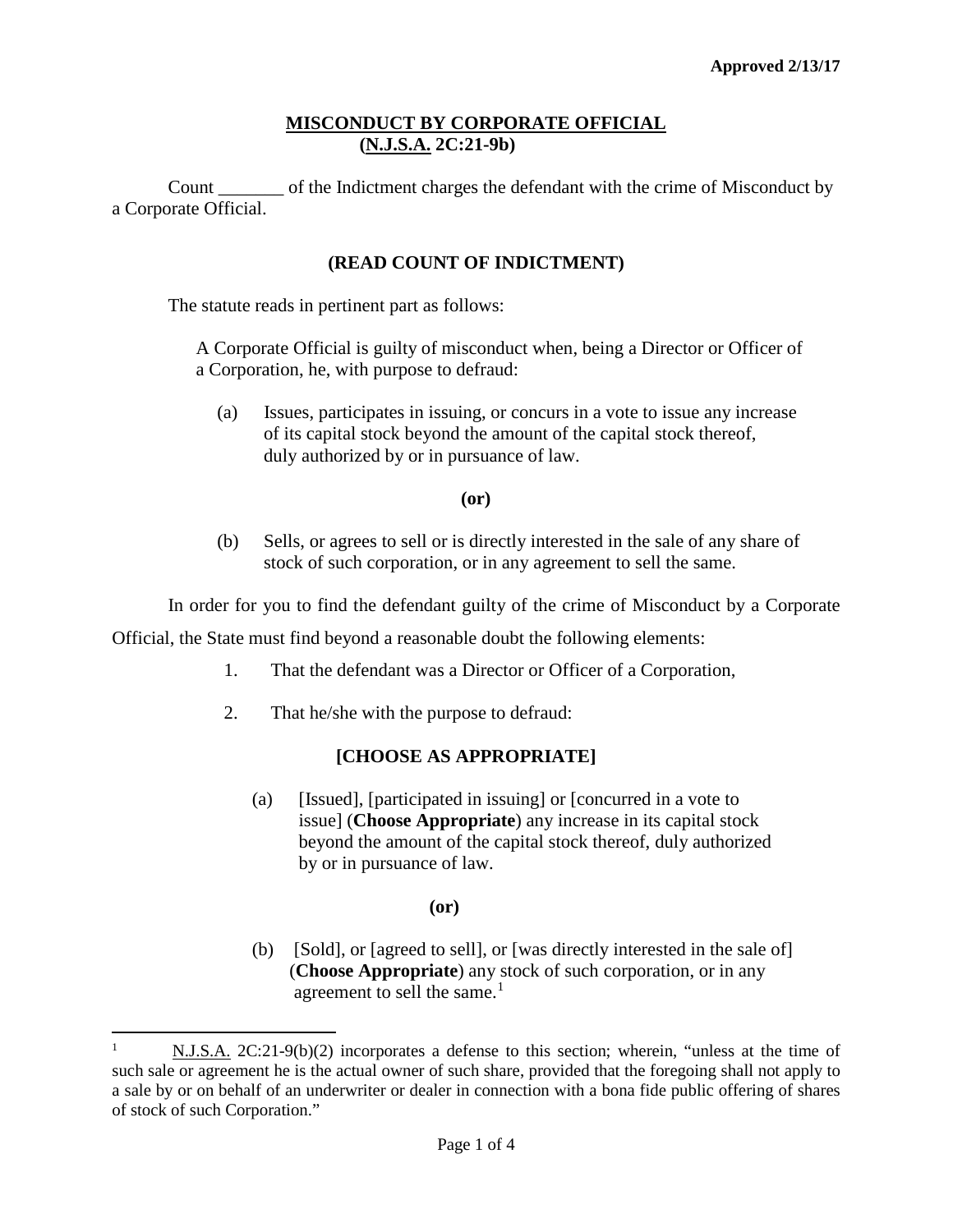#### **Misconduct by Corporate Official N.J.S.A. 2C:21-9b**

First, the State must prove beyond a reasonable doubt that the "Defendant" was a Director or Officer of (**Name the Corporation**).

"Corporation" is an entity having authority under law to act as a single person distinct from the shareholders who own it and having rights to issue stock and exist indefinitely; a group or successor of persons established in accordance with legal rules into a legal or juristic person that has a legal personality distinct from the natural persons who make it up, exists indefinitely apart from them, and has the legal powers that its constitution gives it.<sup>[2](#page-1-0)</sup>

A Corporate Official or Corporate Officer is a person elected or appointed by the Board of Directors to manage the daily operations of a corporation, such as a CEO, president, secretary or treasurer.[3](#page-1-1) The officers of a corporation shall consist of a president, a secretary, a treasurer, and if desired, a chairman of the Board, one or more vice-presidents, and such other officers that may be prescribed by the by-laws. Unless otherwise provided in the by-laws, the officers shall be elected by the board.<sup>[4](#page-1-2)</sup>

A Director of a Corporation is one who manages, guides, or orders; a chief administrator;<sup>[5](#page-1-3)</sup> a person appointed or elected to sit on a board that manages the affairs of a corporation or other organization by electing and exercising control over its officers.<sup>[6](#page-1-4)</sup>

Second, the State must prove beyond a reasonable doubt that "Defendant" with purpose to defraud, [did issue], [participated in issuing], or [concurred in a vote to issue any] (**Choose Appropriate**) increase in its capital stock beyond the amount of the capital stock thereof, duly authorized by or in pursuance of the law

### (**or)**

[sold], or [agreed to sell], or [is directly interested in the sale of any share of] (**Choose Appropriate**) any stock of such corporation, or in any agreement to sell the same.

A person acts purposefully with respect to the nature of his/her conduct or a result thereof if it is his/her conscious object to engage in the conduct of that nature or to cause such a result a person acts purposefully with respect to attended circumstances if he/she is aware of such circumstances or he/she believes or hopes that they exist.

 $\frac{1}{2}$ <sup>2</sup> Black's Law Dictionary (9<sup>th</sup> ed. 2009); for additional reference, see also N.J.S.A. 14A:1-2.1(g).

<span id="page-1-1"></span><span id="page-1-0"></span><sup>3</sup> Black's Law Dictionary (9<sup>th</sup> ed. 2009); for additional reference, see also "Director," N.J.S.A. 14A:1-2.1(h).

<span id="page-1-2"></span><sup>4</sup>  $\frac{1}{5}$  N.J.S.A. 14A:1-2.1(h).

<span id="page-1-3"></span><sup>&</sup>lt;sup>5</sup><br>Black's Law Dictionary (9<sup>th</sup> ed. 2009).<br>N I S A 14A 1.2 1(a)

<span id="page-1-4"></span><sup>6</sup> N.J.S.A. 14A:1-2.1(g).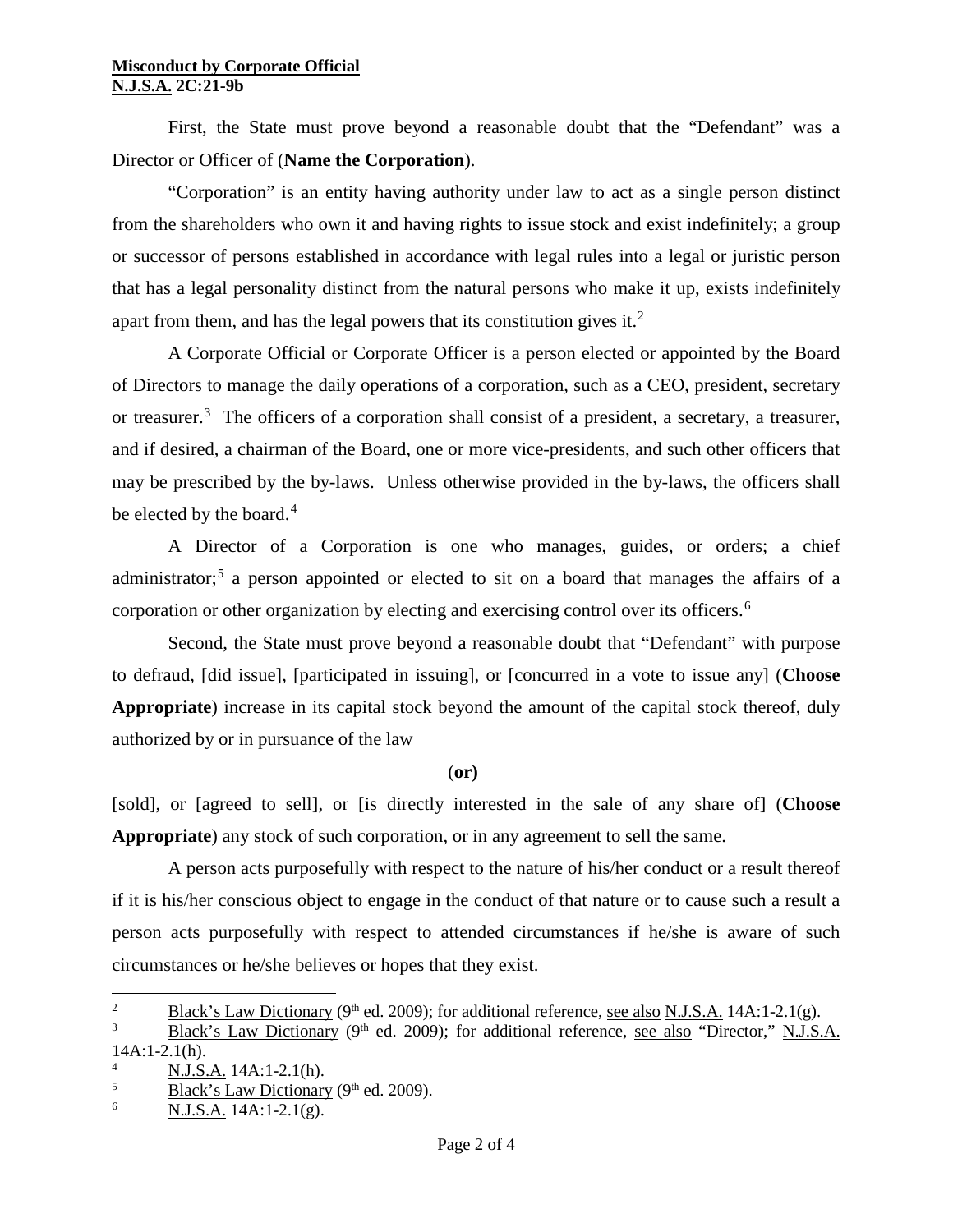#### **Misconduct by Corporate Official N.J.S.A. 2C:21-9b**

Purpose is a condition of the mind. It cannot be seen. It can only be determined by inference from the defendant's conduct, words or acts. A state of mind is rarely susceptible of direct proof but must ordinarily be inferred from the facts. Therefore, it is not necessary that the State produce witnesses to testify that an accused said that he/she had a certain state of mind when he/she did a particular thing. It is within your power to find that such proof has been furnished beyond a reasonable doubt by inference which may arise from the nature of his/her acts and conduct and from all he/she said and did at a particular time and place and from all surrounding circumstances established by the evidence.

To "defraud" means to deprive a person of property or any interest, estate, or right by deceit or artifice, to cheat.<sup>[7](#page-2-0)</sup>

 A "vote" means the expression of one's preference or opinion in a meeting or election by ballot, show of hands, or other type of communication.<sup>[8](#page-2-1)</sup>

 "Capital Stock of Corporation" means the total shares of stock that a corporation may issue under its charter or articles of incorporation, including both common stock and preferred stock. Also termed "authorized stock," "authorized capital stock," authorized stock issue," "authorized shares;" the total par value or stated value of this stock.<sup>[9](#page-2-2)</sup>

 "Stock" is the capital or principal fund raised by a corporation through subscribers' contributions or sale of shares; a proportional part of a corporation's capital represented by the number of equal units (shares) owned, granting the holder the right to participate in the company's general management and to share in its net profit or earnings.<sup>[10](#page-2-3)</sup>

"Shares of Stock" means an allotted portion owned by, contributed by, or due to someone.<sup>[11](#page-2-4)</sup> "Shares" means the units into which proprietary interest in a corporation are divided. $12$ 

If you find the State has proven all of the above elements beyond a reasonable doubt, then you must find the defendant guilty of the crime charged.

If, however, you find the State has failed to prove any of the elements of the crime beyond a reasonable doubt, you must then find the defendant not guilty.

<span id="page-2-0"></span><sup>&</sup>lt;sup>7</sup> Black's Law Dictionary (4<sup>th</sup> ed. 1968).<br><sup>8</sup> Black's Law Dictionary (9<sup>th</sup> ed. 2009):

<span id="page-2-1"></span><sup>&</sup>lt;sup>8</sup> Black's Law Dictionary (9<sup>th</sup> ed. 2009); for additional reference, <u>see also N.J.S.A.</u> 14A:1-2.1(r).

<span id="page-2-2"></span><sup>&</sup>lt;sup>9</sup> Black's Law Dictionary (9<sup>th</sup> ed. 2009).<br><sup>10</sup> Black's Law Dictionary (9<sup>th</sup> ed. 2009).

<span id="page-2-3"></span><sup>&</sup>lt;sup>10</sup> Black's Law Dictionary (9<sup>th</sup> ed. 2009).<br><sup>11</sup> Black's Law Dictionary (9<sup>th</sup> ed. 2009):

<span id="page-2-4"></span> $\frac{11}{12}$  Black's Law Dictionary (9<sup>th</sup> ed. 2009); for additional reference, <u>see also N.J.S.A.</u> 14A:1-2.1(m).

<span id="page-2-5"></span><sup>12</sup> N.J.S.A. 14A:1-2.1(m).